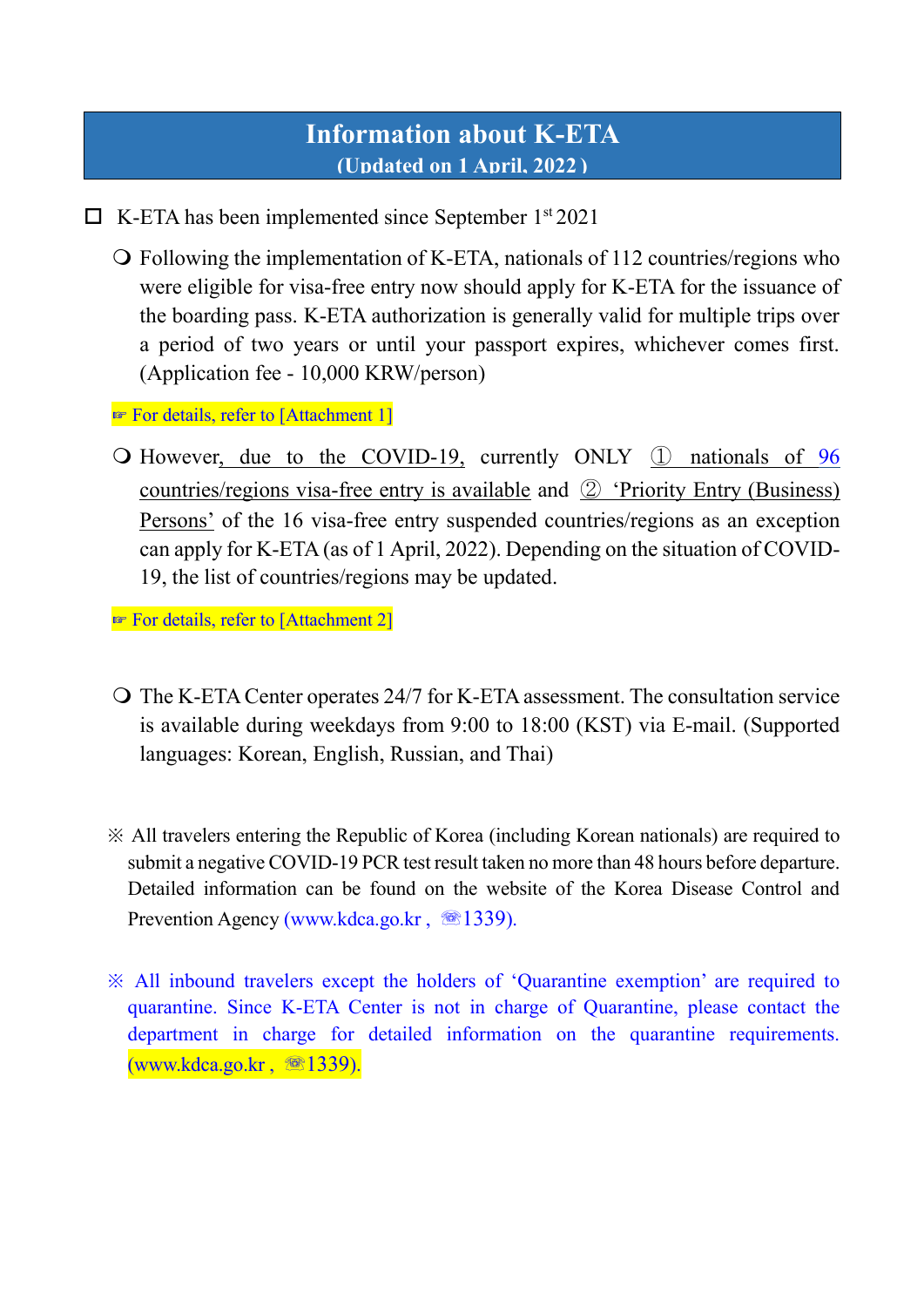#### [Attachment 1]

# **Detailed Information about K-ETA**

### **1. HOW TO APPLY FOR K-ETA?**

- Nationals of K-ETA eligible countries/regions should apply for K-ETA via the official K-ETA website or mobile Application\* at least 24 hours before departure.
- A family or tour representative can apply for K-ETA up to 30 people at once.
- Please note that the information entered cannot be modified once the application is submitted. Therefore you need to re-apply for K-ETA. Make sure all information is filled in correctly before making a payment.
- \* PC: [www.k-eta.go.kr,](http://www.k-eta.go.kr/) Mobile Application: K-ETA
- ※ By using the mobile application, the applicants can easily take photo and instantly upload it.

### **2. WHO NEEDS K-ETA?**

- K-ETA is mandatory for nationals of 66 visa-waiver countries/regions and 46 designated visa-free entry countries/regions who enter Korea without visa.
- However, due to the COVID-19, currently ONLY ① nationals of 96 countries/regions visa-free entry is available and ② 'Priority Entry (Business) Persons' of the 16 visa-free entry suspended countries/regions as an exception can apply for K-ETA.

### ▷ **Person who is a national of a K-ETA required country, but is exempt from K-ETA.**

- Dual nationality holders who have a valid Korean passport
- USFK service members (under SOFA)
- Aircraft and ship crew member
- ABTC holder
- Transfer passenger
- UN passport holders
- Jeju Island travelers using a direct flight to/from Jeju Island only (temporarily suspended) ☞ For details, refer to [Attachment 3]
- ▷ **Person who is a national of a K-ETA required country in principle, but obtained approval for K-ETA exemption from the Ministry of Justice in advance through the request of relevant organizations by submitting a list of names via official channel.**
	- Diplomatic or official passport holders
	- Dependents of USFK members, civilian component, etc. (under SOFA)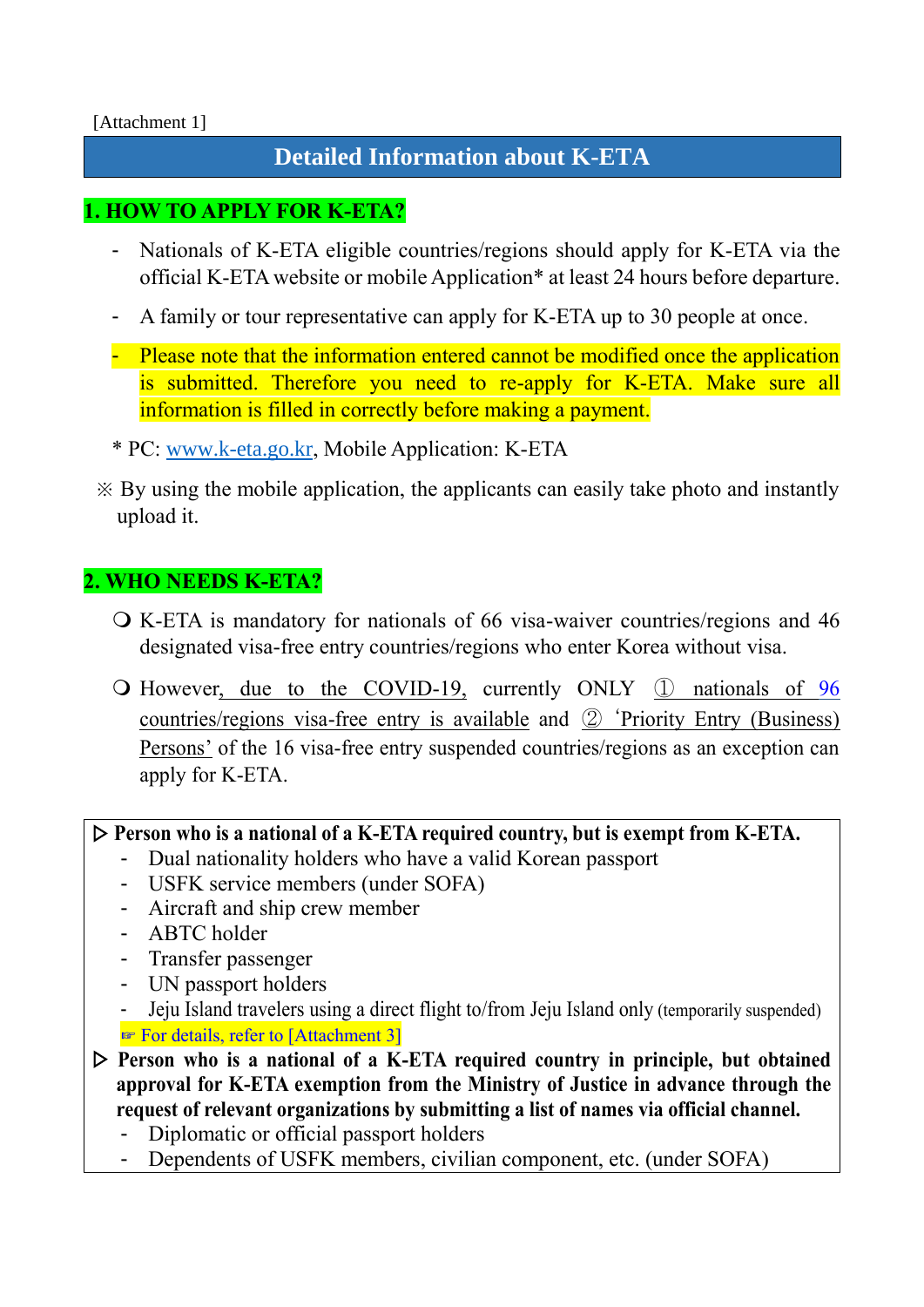# **3. Fee**

- The K-ETA fee is 10,000 KRW and additional fees may apply. (Article 72-1-2 of the Immigration Act)
	- ※ Payment can be made by credit or debit card. Foreign transaction fee may vary depending on the currency.

# **4. Validity of K-ETA**

- K-ETA is valid for multiple trips within 2 years from the approval date.
	- ※ If your passport will expire in less than 2 years, your K-ETA also will expire on the same date as your passport.

### K-ETA is NOT a visa.

K-ETA approval does not guarantee admission to the Republic of Korea. A Korea Immigration Service officer at a port of entry will have the final determination.

Please refer to the attached Excel file for the duration of allowed visa-free stay.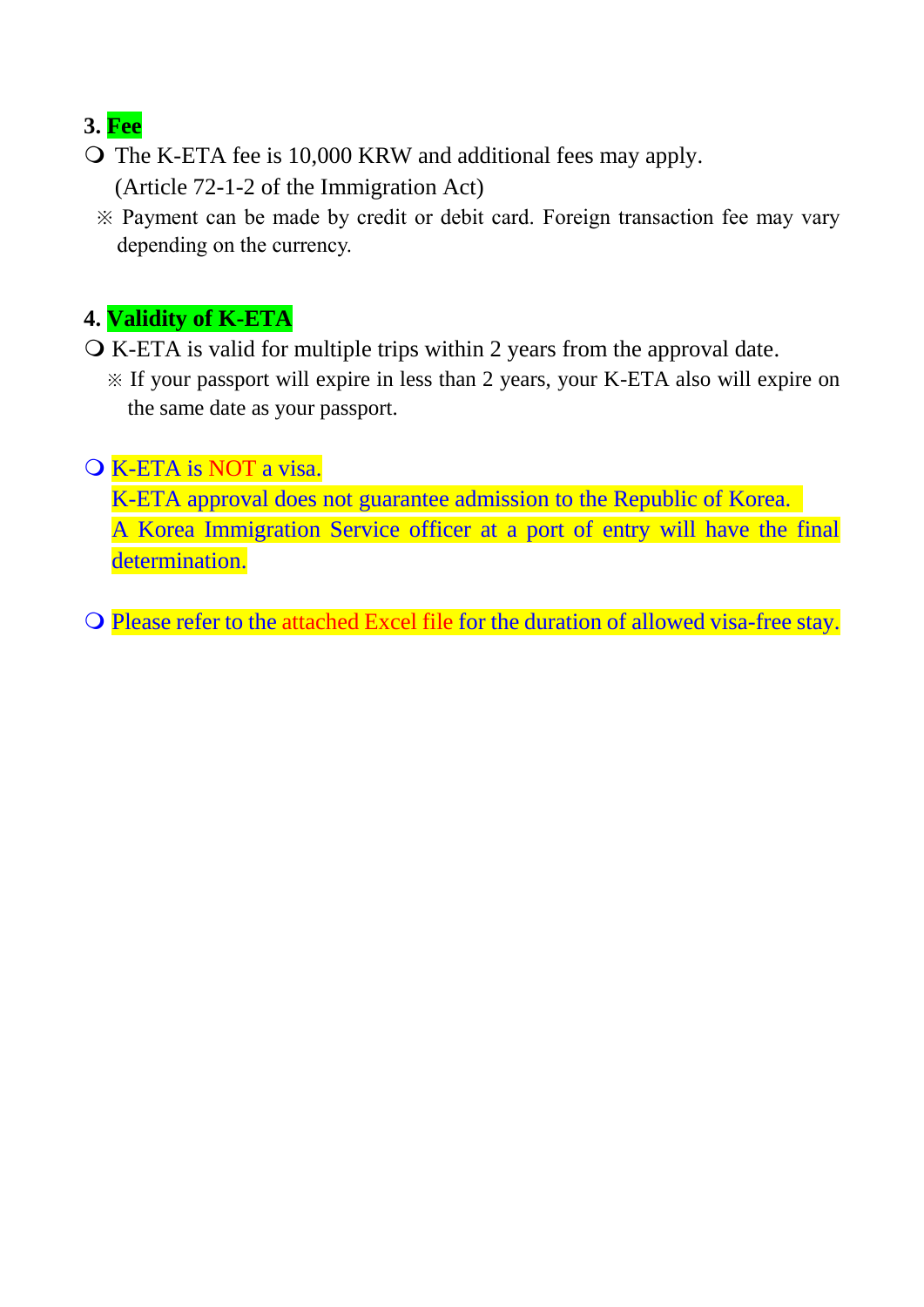### **List of K-ETA Required Countries**

### **50 Eligible Countries for K-ETA**

Albania, Andorra, Barbados, Dominica, Guam, Guyana, Holy See, Ireland, Malta, Mexico, Monaco, New Caledonia, Nicaragua, Palau, Saint Kitts-Nevis, Saint Vincent and the Grenadines, San Marino, Slovenia, United Kingdom, United States of America, Venezuela, Greece, Netherlands, Denmark, Germany, Latvia, Romania, Luxembourg, Lithuania, Belgium, Bulgaria, Cyprus, Sweden, Spain, Slovakia, Estonia, Austria, Italy, Czech Republic, Croatia, Portugal, Poland, France, Finland, Hungary, Norway, Switzerland, Liechtenstein, Iceland, Singapore

#### **46 for K-ETA (from Apr. 1st, 2022) Additional Eligible Countries**

Malaysia, Bahrain, United Arab Emirates, Oman, Israel, , Kazakhstan, Qatar, Thailand, Turkey, Guatemala, Dominican Republic, Bahamas, Brazil, Saint Lucia, Suriname, Haiti, Antigua and Barbuda, El Salvador, Uruguay, Jamaica, Chile, Costa Rica, Colombia, Trinidad and Tobago, Canada, Argentina, Honduras, Paraguay, Ecuador, Russia, Montenegro, Bosnia and Herzegovina, Serbia, Nauru, Marshall Islands, Fiji, Tuvalu, Australia, Republic of South Africa, Lesotho, Morocco, Mauritius, Botswana, Seychelles, Eswatini, Tunisia

| <b>List of K-ETA Suspended Countries</b>              |                                                            |  |
|-------------------------------------------------------|------------------------------------------------------------|--|
| $\Box$ 16 Countries Currently Suspended for the K-ETA |                                                            |  |
| Asia $(7)$                                            | Macau, Brunei Darussalam, Saudi Arabia, Japan, Kuwait,     |  |
|                                                       | Taiwan, Hong Kong                                          |  |
| Americas (3)                                          | Grenada, Panama, Peru,                                     |  |
| Oceania (6)                                           | New Zealand, Micronesia, Samoa, Solomon Islands, Kiribati, |  |
|                                                       | Tonga                                                      |  |

**※** For nationals of 16 visa-free entry suspended countries can apply for K-ETA for 「Priority Entry (Business) Persons」. For details, refer to our official website's [Notice] '(Updated) K-ETA Application Guide for Priority Entry (Business) Persons'.